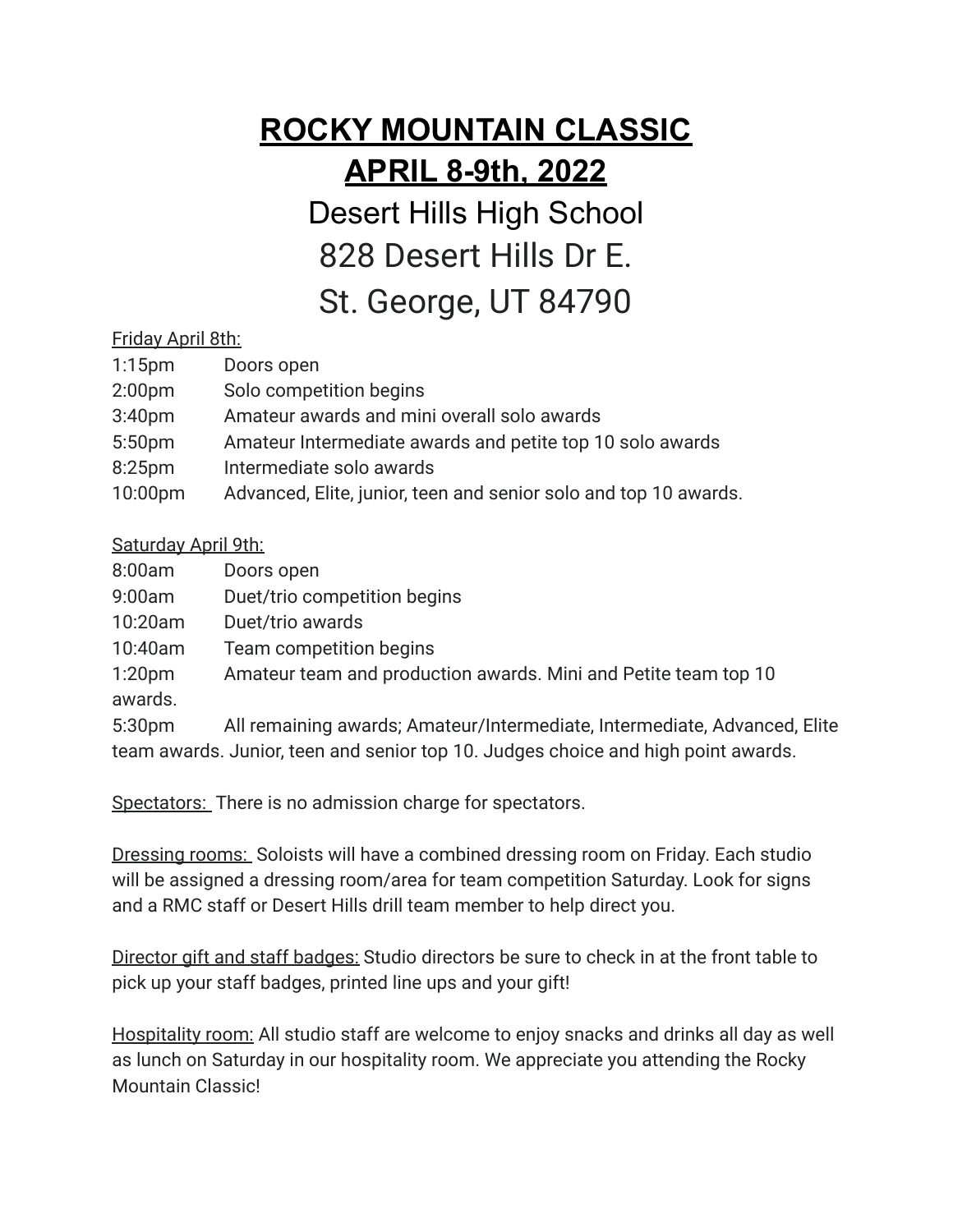Awards: All solos, duets and trios will receive a trophy for participation, and be announced based on adjudication.

Teams will receive a beautiful custom studio trophy and each routine will be announced based on adjudication.

Judges video comments and scores: All judges video comments and scores will be in your [www.dancebug.com](http://www.dancebug.com) account within 2 days following the event.

Photographs: There will be a professional photographer at the event taking pictures of every routine. You can view them and purchase them through buying the ALL ACCESS PASS from [www.dancebug.com](http://www.dancebug.com) or individually.

Music: All music must be digital and uploaded to [www.dancebug.com](http://www.dancebug.com) account by Monday April 4th. Please have a back up on a phone or computer just in case of any issues.

Props: Any large props can be dropped off at the back doors of the auditorium Saturday morning between 8:00-8:40am. Props can be loaded back up during any of our breaks or at the end of the day. Please be sure the bottom of the props are covered to protect the floor. Carry them on and off the stage to avoid scratching or damaging the floor.

## **Additional awards:**

\*Mini, Petite, Junior, Teen and Senior top 10 soloists (Top 9 receive a medal and high score receives a banner)

\*Mini, Petite, Junior, Teen and Senior top 10 teams announced (top 9 receive small banner and winner receives a large banner)

\*Amateur, Amateur Intermediate, Intermediate, Advanced and Elite top 10 soloists (Top 9 receive a medal and high score receives a banner and cash prize)

\*Amateur, Amateur Intermediate, Intermediate, Advanced and Elite top 10 teams announced (small banners for top 9 and cash prize and banner for the high score).

\*Duet/Trio high score (banner and cash prize)

\*Judges choice award for each studio (banner)

\*Production routine high point (banner)

**Adjudication scale:**

Platinum 285-300